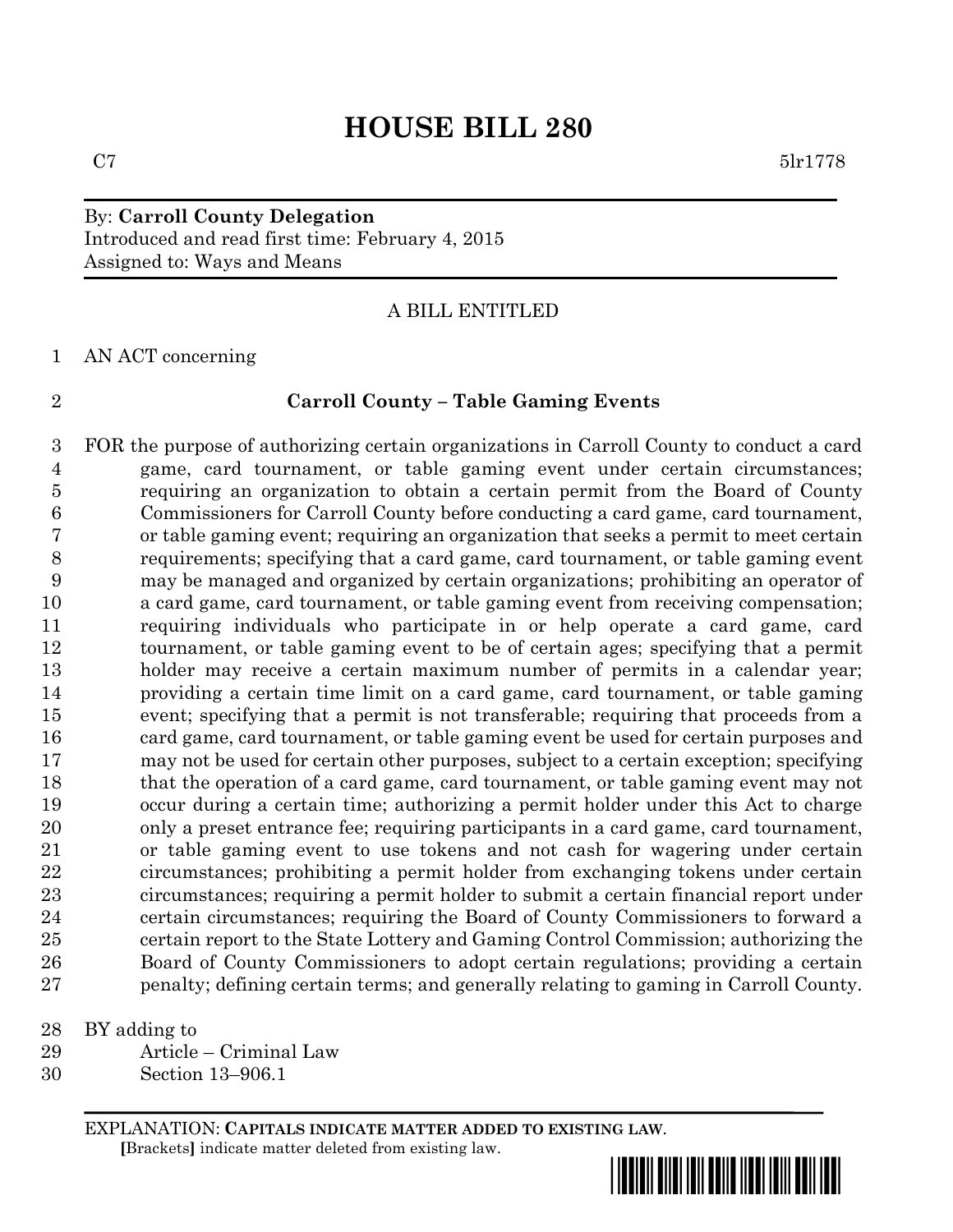|                                | $\overline{2}$                                                                                                                                                                                         |     | <b>HOUSE BILL 280</b>                                                                      |
|--------------------------------|--------------------------------------------------------------------------------------------------------------------------------------------------------------------------------------------------------|-----|--------------------------------------------------------------------------------------------|
| $\mathbf{1}$<br>$\overline{2}$ | Annotated Code of Maryland<br>(2012 Replacement Volume and 2014 Supplement)                                                                                                                            |     |                                                                                            |
| 3<br>$\overline{4}$            | SECTION 1. BE IT ENACTED BY THE GENERAL ASSEMBLY OF MARYLAND,<br>That the Laws of Maryland read as follows:                                                                                            |     |                                                                                            |
| $\overline{5}$                 |                                                                                                                                                                                                        |     | <b>Article - Criminal Law</b>                                                              |
| 6                              | $13 - 906.1.$                                                                                                                                                                                          |     |                                                                                            |
| 7<br>8                         | (A)<br>INDICATED.                                                                                                                                                                                      | (1) | IN THIS SECTION THE FOLLOWING WORDS HAVE THE MEANINGS                                      |
| 9<br>10                        |                                                                                                                                                                                                        | (2) | "PERMIT" MEANS A PERMIT TO CONDUCT A CARD GAME, CARD<br>TOURNAMENT, OR TABLE GAMING EVENT. |
| 11<br>12                       |                                                                                                                                                                                                        | (3) | "TABLE GAMING EVENT" INCLUDES THE PLAY OF CARD GAMES,<br>DICE GAMES, AND ROULETTE.         |
| 13<br>14<br>15                 | BEFORE AN ORGANIZATION MAY CONDUCT A CARD GAME, CARD<br>(B)<br>TOURNAMENT, OR TABLE GAMING EVENT, THE ORGANIZATION SHALL OBTAIN A<br>PERMIT FROM THE BOARD OF COUNTY COMMISSIONERS FOR CARROLL COUNTY. |     |                                                                                            |
| 16                             | (C)                                                                                                                                                                                                    |     | TO QUALIFY FOR A PERMIT, AN ORGANIZATION SHALL BE A BONA FIDE:                             |
| 17                             |                                                                                                                                                                                                        | (1) | AMATEUR ATHLETIC ORGANIZATION;                                                             |
| 18                             |                                                                                                                                                                                                        |     | (2) CHARITABLE ORGANIZATION;                                                               |
| 19                             |                                                                                                                                                                                                        | (3) | <b>CIVIC ORGANIZATION;</b>                                                                 |
| 20                             |                                                                                                                                                                                                        | (4) | FRATERNAL ORGANIZATION;                                                                    |
| 21                             |                                                                                                                                                                                                        | (5) | HOSPITAL;                                                                                  |
| 22                             |                                                                                                                                                                                                        | (6) | RELIGIOUS ORGANIZATION;                                                                    |
| 23                             |                                                                                                                                                                                                        | (7) | VOLUNTEER FIRE COMPANY; OR                                                                 |
| 24                             |                                                                                                                                                                                                        | (8) | WAR VETERANS' ORGANIZATION.                                                                |
| 25<br>26                       | (D)<br><b>MAY BE:</b>                                                                                                                                                                                  | (1) | A CARD GAME, CARD TOURNAMENT, OR TABLE GAMING EVENT                                        |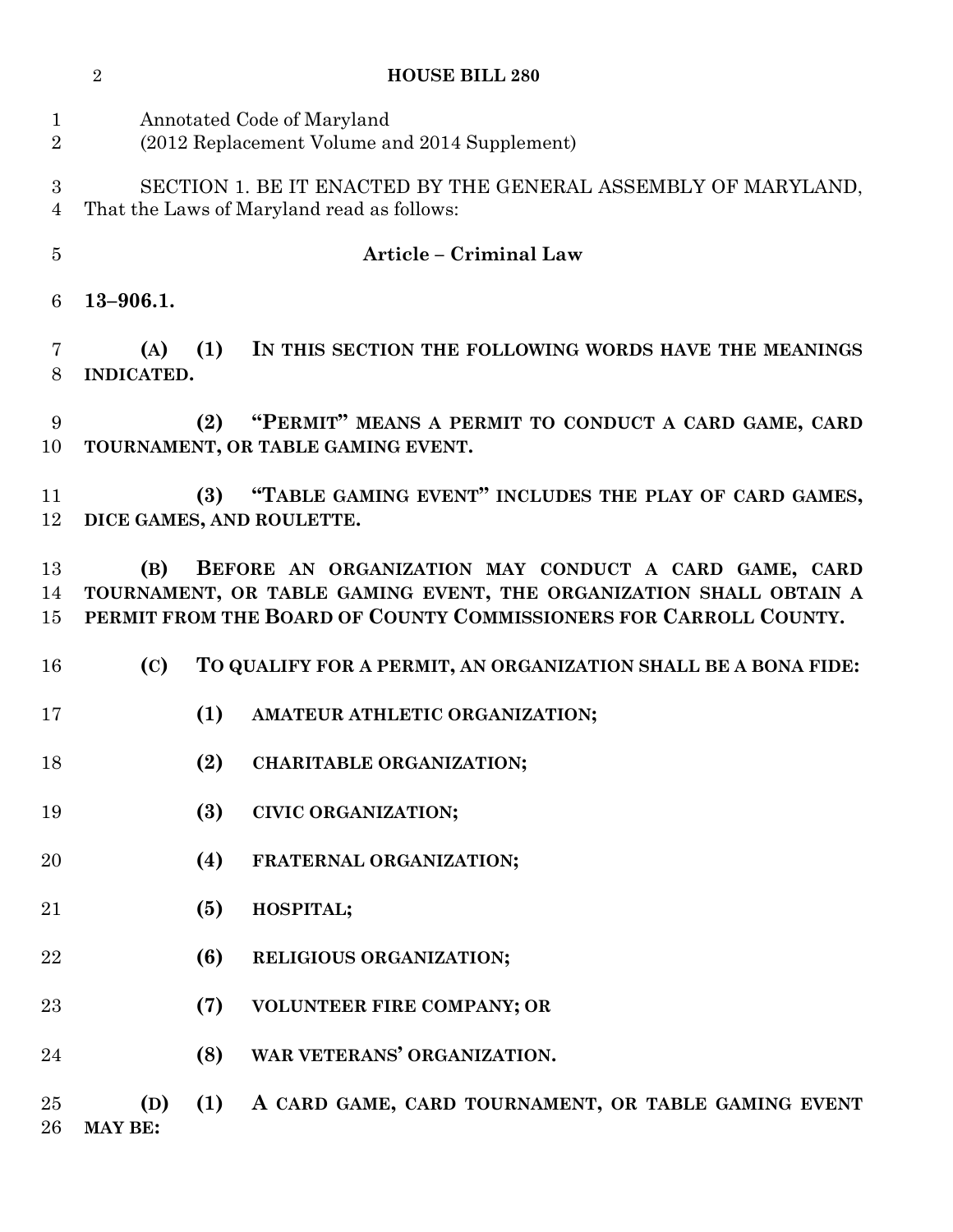**HOUSE BILL 280** 3

 **(I) MANAGED AND OPERATED BY THE ORGANIZATION THAT IS THE PERMIT HOLDER; OR (II) MANAGED BY THE ORGANIZATION THAT IS THE PERMIT HOLDER AND OPERATED BY ANOTHER ORGANIZATION LISTED IN SUBSECTION (C) OF THIS SECTION. (2) (I) AN OPERATOR OF A CARD GAME, CARD TOURNAMENT, OR TABLE GAMING EVENT MAY NOT RECEIVE COMPENSATION. (II) TO VOLUNTEER AS AN OPERATOR OF A CARD GAME, CARD TOURNAMENT, OR TABLE GAMING EVENT, AN INDIVIDUAL SHALL BE AT LEAST 18 YEARS OLD. (III) TO PARTICIPATE IN A CARD GAME, CARD TOURNAMENT, OR TABLE GAMING EVENT, AN INDIVIDUAL SHALL BE AT LEAST 21 YEARS OLD. (E) (1) AN ORGANIZATION THAT IS THE PERMIT HOLDER MAY RECEIVE NOT MORE THAN FOUR PERMITS IN A CALENDAR YEAR.**

 **(2) A CARD GAME, CARD TOURNAMENT, OR TABLE GAMING EVENT MAY NOT LAST LONGER THAN 24 CONSECUTIVE HOURS.**

**(F) A PERMIT IS NOT TRANSFERABLE.**

 **(G) (1) PROCEEDS FROM A CARD GAME, CARD TOURNAMENT, OR TABLE GAMING EVENT CONDUCTED UNDER THIS SECTION:**

 **(I) SHALL BE USED TO BENEFIT A CHARITY OR TO FURTHER THE PURPOSE OF THE PERMIT HOLDER; AND** 

 **(II) EXCEPT AS PROVIDED IN PARAGRAPH (2) OF THIS SUBSECTION, MAY NOT BENEFIT FINANCIALLY OR BE USED FOR THE PERSONAL USE OF AN INDIVIDUAL OR A GROUP OF INDIVIDUALS.**

 **(2) ON APPROVAL OF THE BOARD OF COUNTY COMMISSIONERS FOR CARROLL COUNTY, PROCEEDS MAY BE USED TO BENEFIT A FAMILY WITH MEDICAL NEEDS.**

 **(H) A PERMIT MAY NOT AUTHORIZE THE OPERATION OF A CARD GAME, CARD TOURNAMENT, OR TABLE GAMING EVENT AFTER 1 A.M. ON SUNDAY.**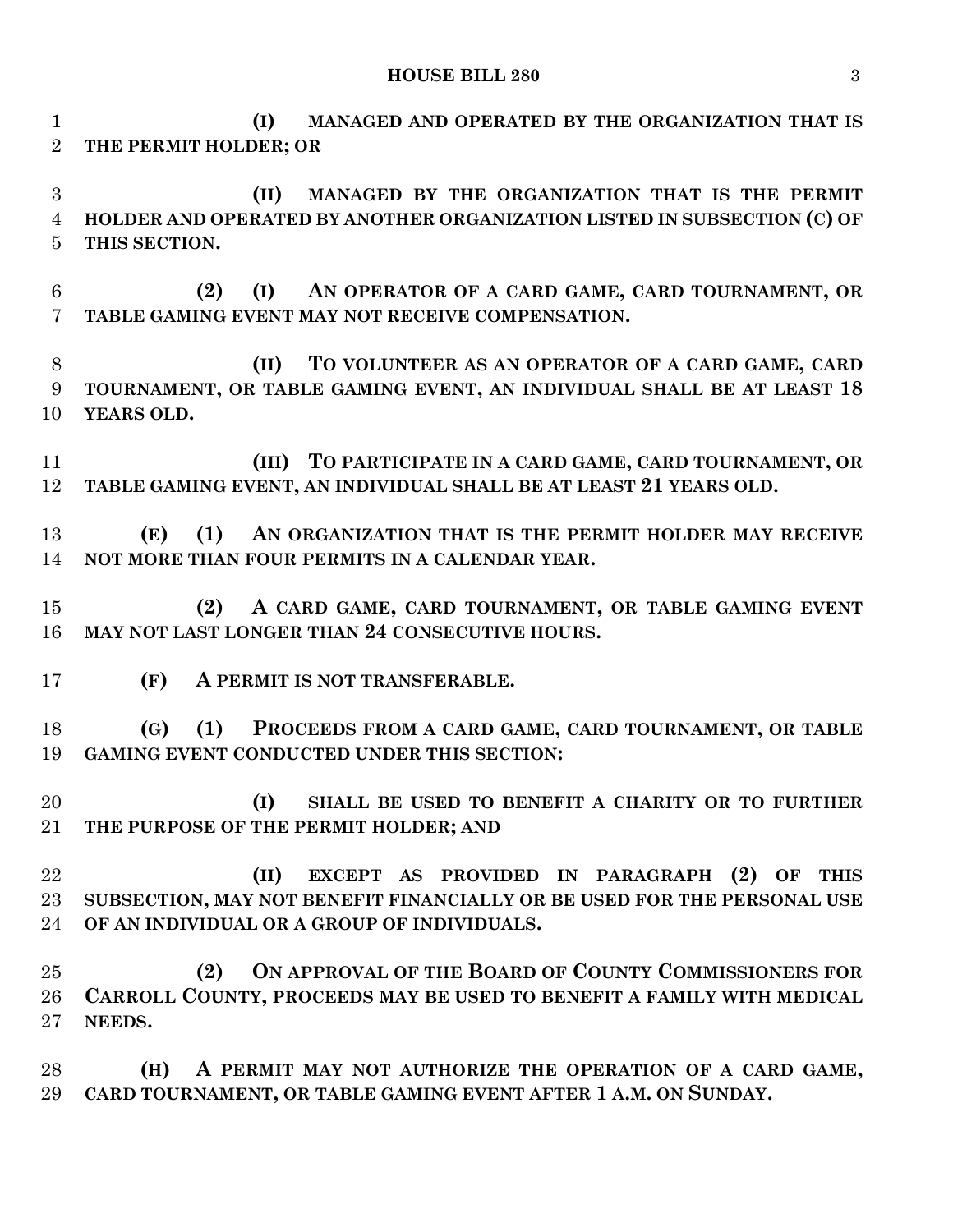**(I) (1) AN ORGANIZATION THAT IS THE PERMIT HOLDER MAY CHARGE ONLY A PRESET ENTRANCE FEE FOR A CARD GAME, CARD TOURNAMENT, OR TABLE GAMING EVENT.**

 **(2) PARTICIPANTS IN A CARD GAME, CARD TOURNAMENT, OR TABLE GAMING EVENT SHALL RECEIVE TOKENS FOR WAGERING IN EXCHANGE FOR THE ENTRANCE FEE.**

 **(3) A PARTICIPANT MAY PURCHASE ADDITIONAL TOKENS, AT A TOTAL COST NOT EXCEEDING 100% OF THE ENTRANCE FEE, DURING A CARD GAME, CARD TOURNAMENT, OR TABLE GAMING EVENT.**

 **(4) AN ORGANIZATION THAT IS THE PERMIT HOLDER MAY NOT ALLOW CASH TO BE USED FOR WAGERING.**

 **(J) AN ORGANIZATION THAT IS THE PERMIT HOLDER MAY NOT EXCHANGE TOKENS USED FOR WAGERING FOR:**

- **(1) AN ITEM OF MERCHANDISE THAT IS WORTH MORE THAN \$10,000;**
- **(2) MONEY; OR**

 **(3) AN ITEM OF MERCHANDISE HAVING A VALUE THAT IS DIFFERENT FROM THE FAIR MARKET RETAIL VALUE OF THE ITEM OF MERCHANDISE THAT WAS RECEIVED FOR THE TOKENS.**

 **(K) (1) WITHIN 60 DAYS AFTER HOLDING A CARD GAME, CARD TOURNAMENT, OR TABLE GAMING EVENT, THE ORGANIZATION THAT IS THE PERMIT HOLDER SHALL SUBMIT TO THE BOARD OF COUNTY COMMISSIONERS FOR CARROLL COUNTY A FINANCIAL REPORT THAT LISTS THE RECEIPTS AND EXPENDITURES FOR THE CARD GAME, CARD TOURNAMENT, OR TABLE GAMING EVENT.**

 **(2) THE BOARD OF COUNTY COMMISSIONERS FOR CARROLL COUNTY SHALL FORWARD THE FINANCIAL REPORTS TO THE STATE LOTTERY AND GAMING CONTROL COMMISSION.**

 **(L) IN ADDITION TO BEING SUBJECT TO § 13–909 OF THIS SUBTITLE, AN ORGANIZATION THAT IS FOUND TO HAVE VIOLATED THIS SECTION IS INELIGIBLE TO RECEIVE A PERMIT UNDER THIS SECTION FOR A PERIOD NOT EXCEEDING 5 YEARS.**

 **(M) THE BOARD OF COUNTY COMMISSIONERS FOR CARROLL COUNTY MAY ADOPT REGULATIONS TO CARRY OUT THIS SECTION, INCLUDING REGULATIONS TO GOVERN:**